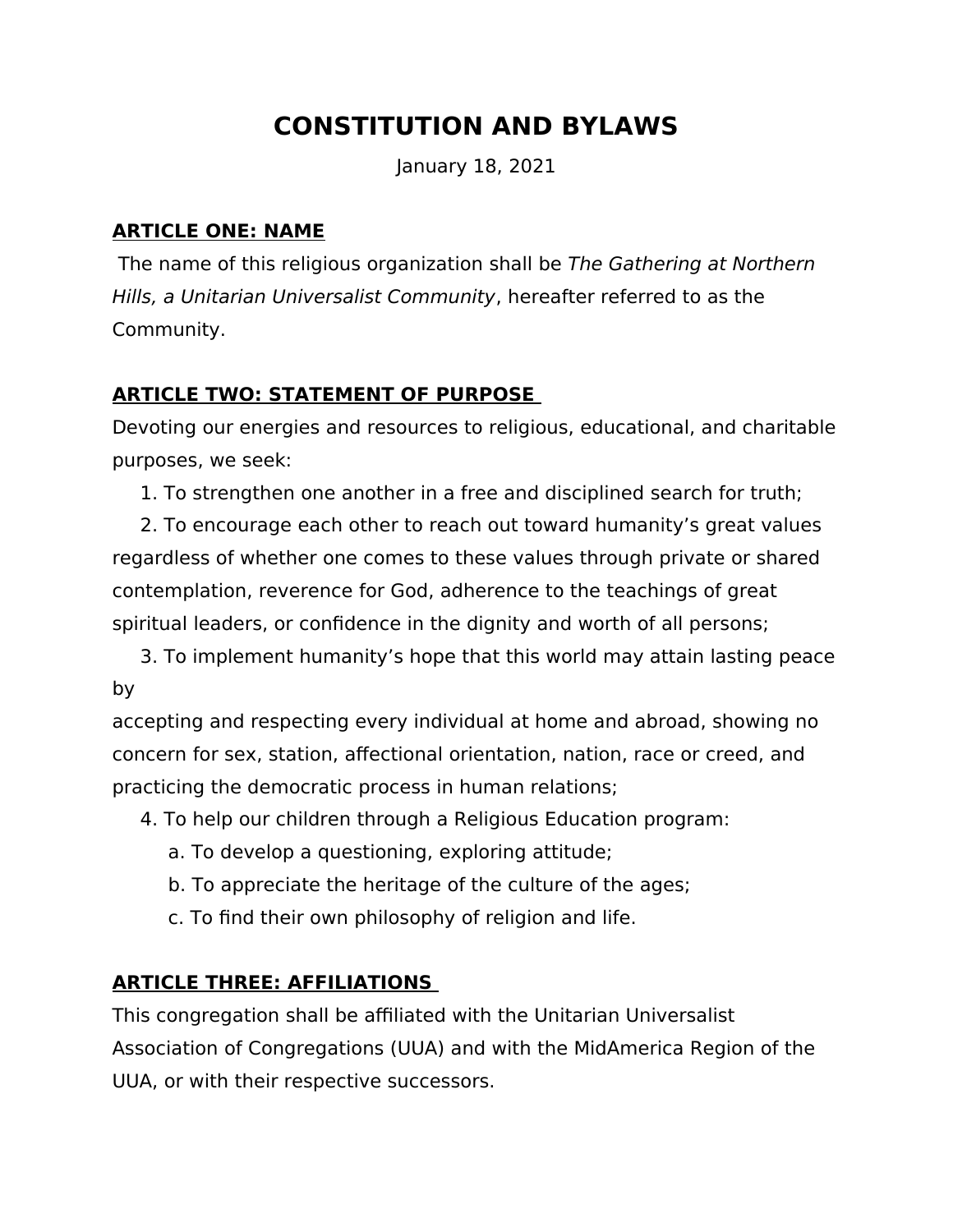#### **ARTICLE FOUR: MEMBERSHIP**

**The Purpose of Membership** - The Community recognizes Membership as a way to identify those who are committed to being in relationship with each other to do the work of the Community and to identify those who are given a voice and a vote in its decision-making processes.

**Statement of Membership** - Anyone aged 18 years or more who provides contact information, commits to the purpose of the Community, participates in the work of the Community, and contributes resources to the Community, as able, is a Member. Any person who is in sympathy with the purposes and program of this congregation may become a Member by a public or private declaration of membership or support. Those who declare themselves a Member will make efforts to contribute resources of at least one type such as time, expertise, and/or financial support.

A written declaration of intent for membership will be required for administrative purpose. The written declaration may have a singular form or several and will be determined by the Board.

**Termination/Withdrawal of Membership** - A Member may terminate his or her Membership or be granted a letter of transfer to another congregation upon written request. The Board may take action to remove a Member for disruptive behavior or following a Member's prolonged period of inactivity in excess of 24 months.

#### **ARTICLE FIVE: CONGREGATIONAL MEETINGS**

**Annual Meeting** – The congregation shall meet to conduct business annually during the month of November or December. The time and place shall be designated by the Board for the purposes of electing Community officers, approving the annual budget, and other business determined by the Board.

**Special meetings** – Special congregational meetings may be called by the Board. Other special meetings may be initiated by a signed petition of at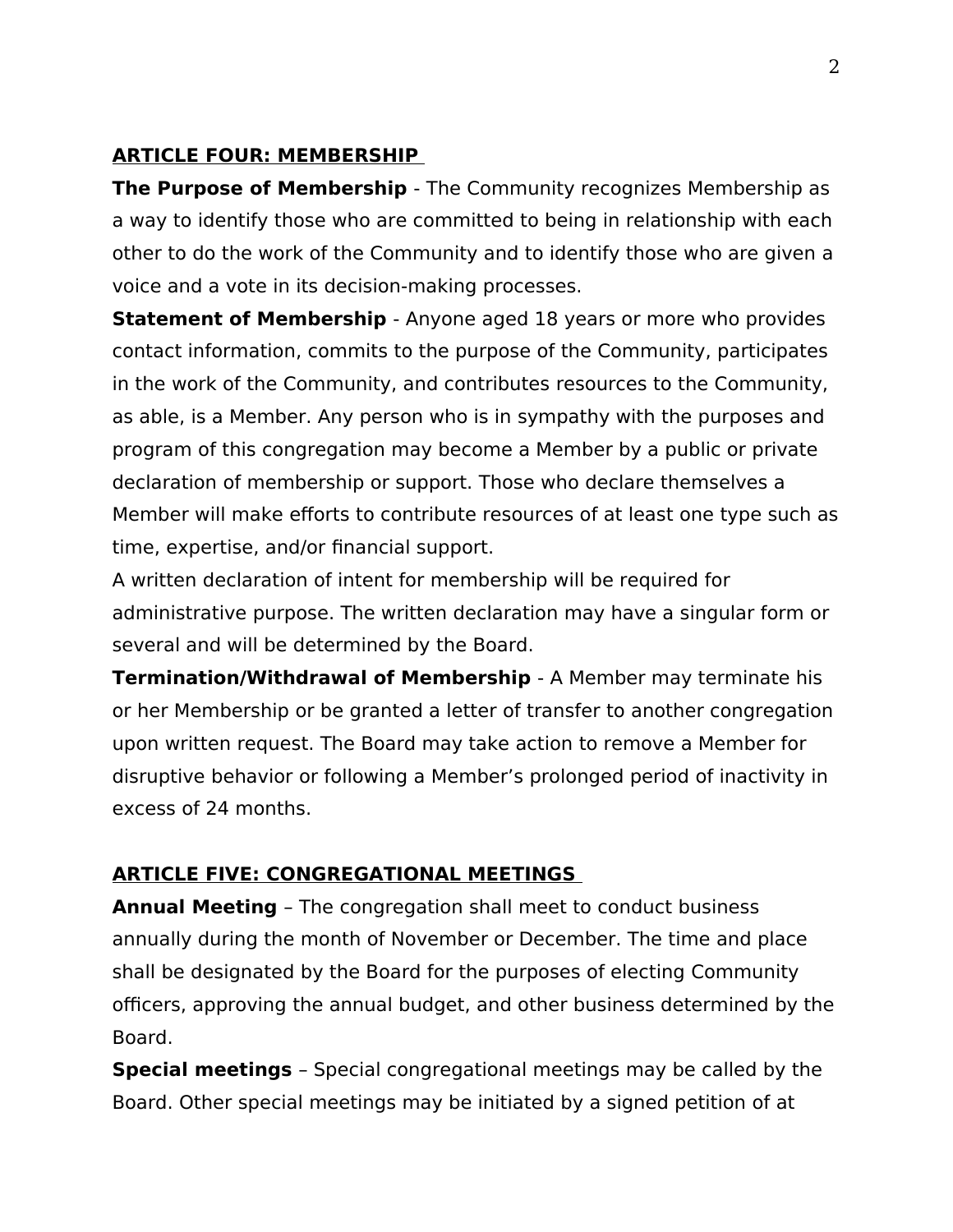least 10% of the Members and shall be called by the President at a time not more than 40 days after delivery of the petition to the President. Such a petition shall state the purpose for which the meeting is being called. **Notification** – Notice of the time and place of all congregational meetings shall be mailed or emailed to all Members, at their addresses as shown in the Community records, not more than 30 days nor less than 7 days before the time specified for such meetings. For all meetings of the Membership, notices shall state all major items of business to be transacted at said meeting. Publication in the newsletter, delivered in a timely manner as determined above, shall be sufficient to meet advance notice criterion. **Quorum** – Unless otherwise stated in these bylaws, 30% of the Membership shall constitute a quorum at a congregational meeting

**Eligibility for Voting** – A Member shall be eligible to vote in annual or special meetings 60 days after signing a written declaration to be a Member. Members must be present in order to vote at a congregational meeting. Presence may be in the form of in-person, by phone, or by internet. For members who cannot be present, absentee voting may be established in Policy by the Board.

**Procedure** – Decisions shall be made after a time of listening, discussion and dialogue. Any questions as to procedure shall be resolved by the President who may elect to use the Robert's Rules of Order.

#### **ARTICLE SIX: BOARD OF TRUSTEES**

**Duties** - Between meetings of the Members of the congregation, the corporate powers, business, budget, and affairs of the Community shall be exercised, conducted, and controlled by a Board of Trustees, except as stated elsewhere in these Bylaws.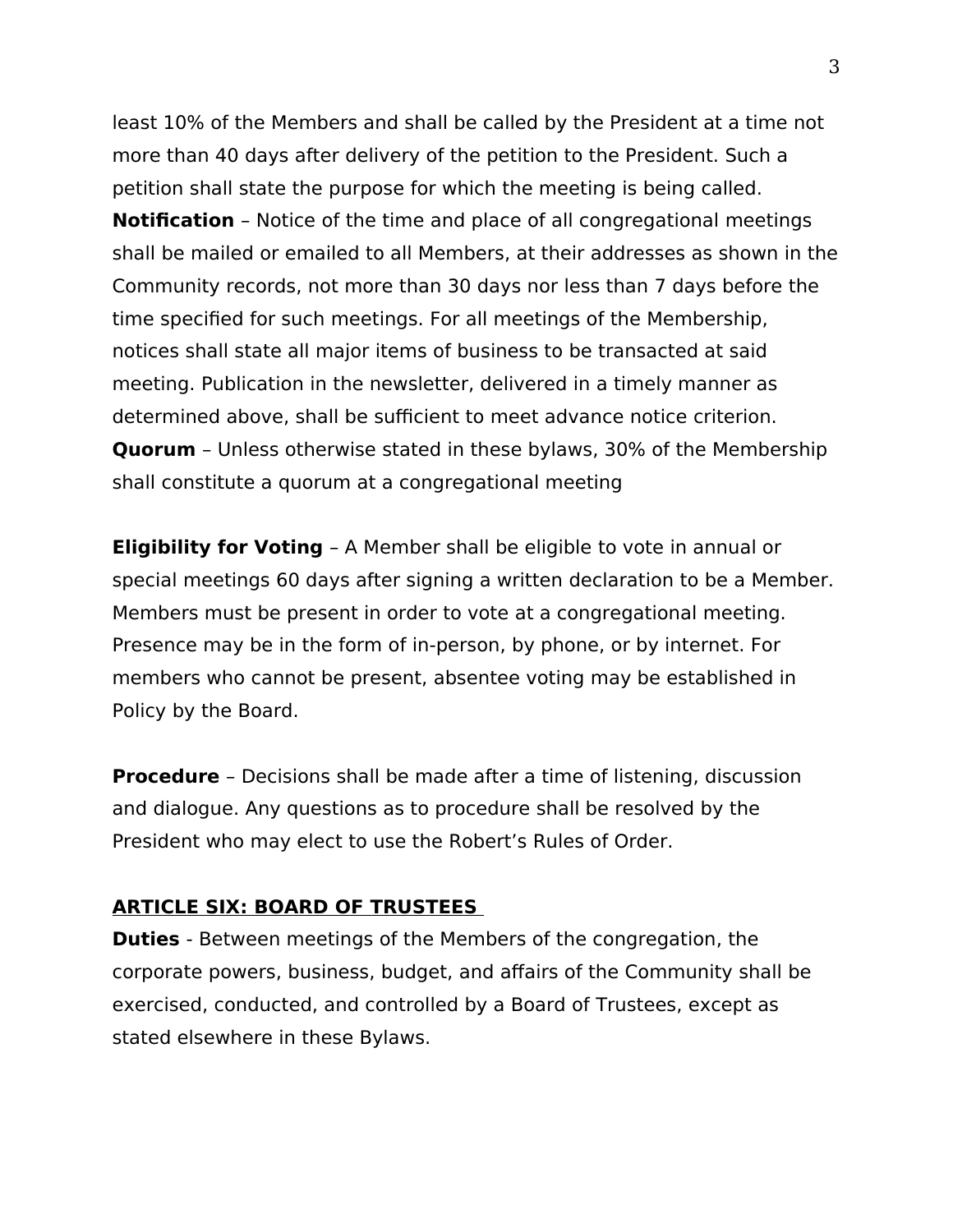Duties of the Board of Trustees shall include: (a) establishing and maintaining short/long range goals, procedures and policies to govern the operating practices of the Community consistent with these bylaws; (b) having general charge of properties of the Community; (c) employing staff as necessary; (d) appointing interim minister(s) in the event that a called minister leaves employment; (e) arranging for a review of the financial records of the Community at least biennially.

The Board may appoint, combine, or dissolve its own standing or ad hoc teams, which may include non-Trustees.

The Trustees shall not sell or otherwise dispose of or encumber the real estate of the Community without prior approval of the Membership of the Community, nor shall they authorize expenditures or incur a total indebtedness in excess of 10% of the approved annual budget without approval by the Membership of the Community. The disposal of bequests or contributions within one year of acquisition shall not be considered as disposition of Community property or as expenditures subject to the limitations above.

**Composition and Meetings of the Board -** The Board shall consist of five Trustees. At the annual congregational meeting of the Members, Trustees shall be elected from the Membership, by vote of the Members, to two-year terms. Board terms are staggered so that in one year two members are elected to regular terms and in the next year, three members are elected to regular terms.

Any vacancy occurring in the office of a Trustee during the year shall be filled by an appointee approved by a simple majority of the remaining Trustees. Such an appointee shall hold office until a successor is elected at the next congregational meeting of the Members.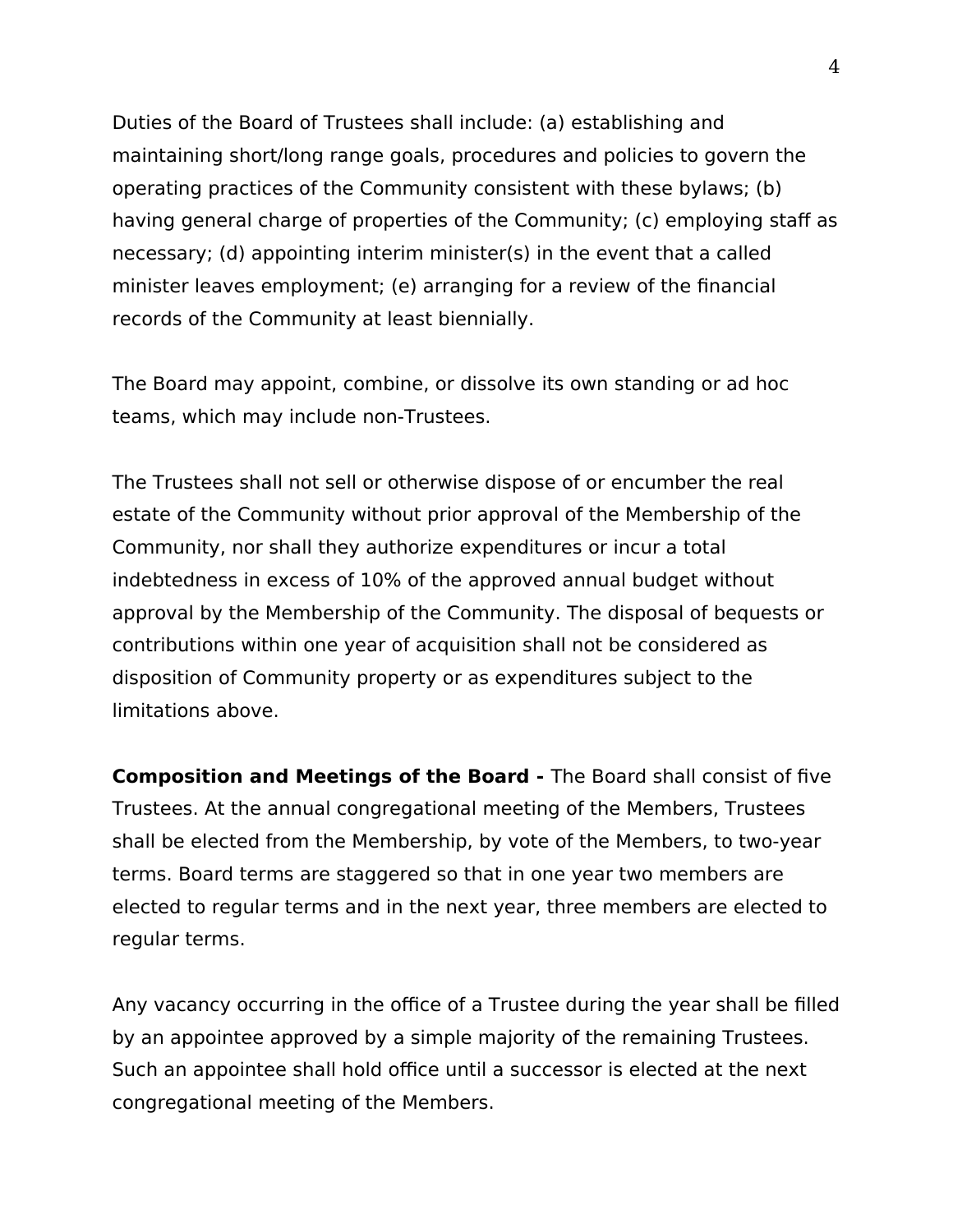Any member of the Board who fails to attend three consecutive meetings, or one-third of the meetings over the course of a year, may be removed by majority vote of the Board.

Meetings of the Board shall be open to the Members of the congregation. The Board may meet in executive session to discuss personnel matters or to receive legal advice. Special meetings of the Board may be called by the President or two Trustees at any time for any purpose.

At all meetings of the Board, four Trustees shall constitute a quorum. Unless specified otherwise in these bylaws, a majority of Trustees at a duly constituted Board meeting shall be sufficient to pass resolutions and otherwise transact business.

A person who has served two consecutive terms on the Board shall be ineligible to serve as Trustee until one year has elapsed.

**Officers** - The officers of the Community shall be a President, a Vice-President, a Secretary, and a Treasurer. Each shall serve a term of one year in the office or until a successor has been chosen. Within 45 days following the annual congregational meeting, the Board shall

meet to elect from among their own members a President, Vice-President, and a Secretary.

The President shall be the executive officer of the Community, serve as a member of the Board, preside at all meetings of the congregation and the Board, be responsible for organizing the agenda for all meetings of the Board, and have authority to sign on behalf of the congregation any deeds, mortgages, bonds, contracts or other legal instruments which the Board has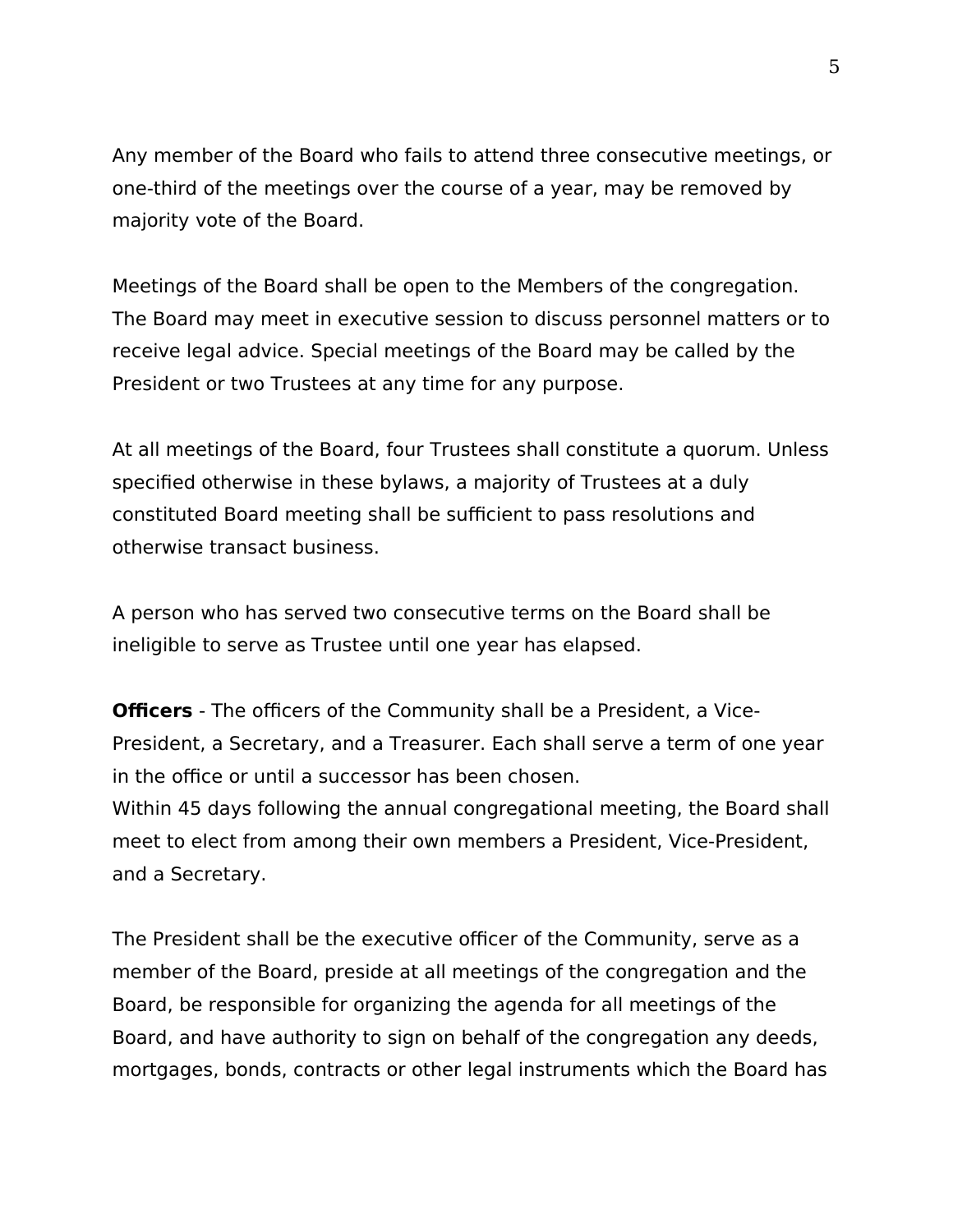authorized to be executed. No person shall serve more than two consecutive terms as President.

The Vice President shall act in the absence of or at the request of the President, at which time she/he shall have all powers and functions applicable to the President. In addition, the Vice President shall perform such functions and duties as may be specified by the Board.

The Secretary shall be responsible for taking complete and accurate minutes of any and all regular or special meetings of the Board excluding Executive Sessions. All recorded minutes shall be formally approved by a majority vote of at least a quorum of the board, and a record set of final approved minutes shall be stored in the Community office.

The Trustees shall also elect a Treasurer from among the Members of the Community. This person, unless already a Trustee, shall become a member of the Board ex-officio without vote.

The Treasurer has custody of all money belonging to the Community; keeps careful and accurate records of income, receipts, and expenditures of the Community; pays the bills and charges that are in the approved budget or are approved by the Board; files and maintains a record of federal, state, and local tax forms; reports to the Board at its monthly meetings and to the Membership at the annual congregational meeting; and performs such other functions as assigned by the Board. The Treasurer shall also ensure that a record is maintained of all contributions and that annual statements of contributions are issued to all Members.

**Nominations and Elections** - A Nominating Committee of three Members shall be selected by the Board at least three months prior to the annual congregational meeting and their names shall be published. One member of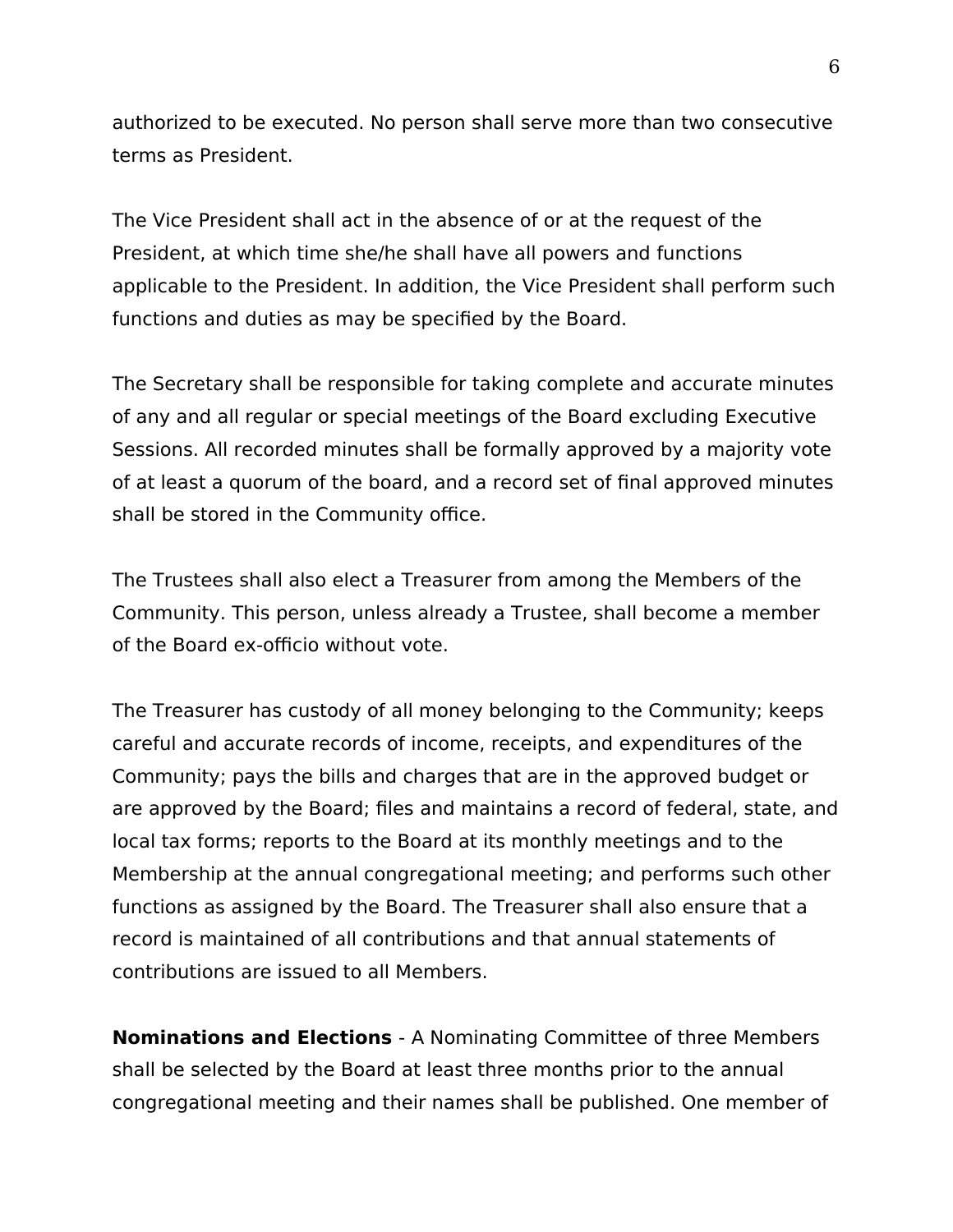the Nominating Committee shall be a Trustee, and the Minister will be a member ex-officio, without vote.

The Nominating Committee shall prepare a slate of nominees for the Board of Trustees, including those for any unexpired terms. The slate of nominees shall be published to all Members at least three Sundays prior to the Congregational Meeting.

After nominations have been made by the Nominating Committee at the annual congregational meeting, other nominations shall be received from the floor provided consent of the nominee is obtained.

If there are more nominees than available Board positions, the persons having the largest number of votes shall be elected. All elections shall be by written ballot except when there is an equal number of nominees and positions, then election may be by voice vote.

#### **ARTICLE SEVEN: MINISTER**

**Duties** - The Minister and the Members of the Community share the responsibility for the Community and its spiritual interests and activities. The Community looks to its Minister for spiritual leadership and for assistance in setting and articulating its vision and for accomplishing its goals. The Minister has final responsibility for all services of worship conducted on Community premises. The Minister shall have freedom to express his or her individual opinions in and outside the pulpit. The Minister is an ex officio member of the Board, without vote. Detailed descriptions of the Minister's duties and compensation shall be established in a written letter of agreement exchanged between the Board and the Minister.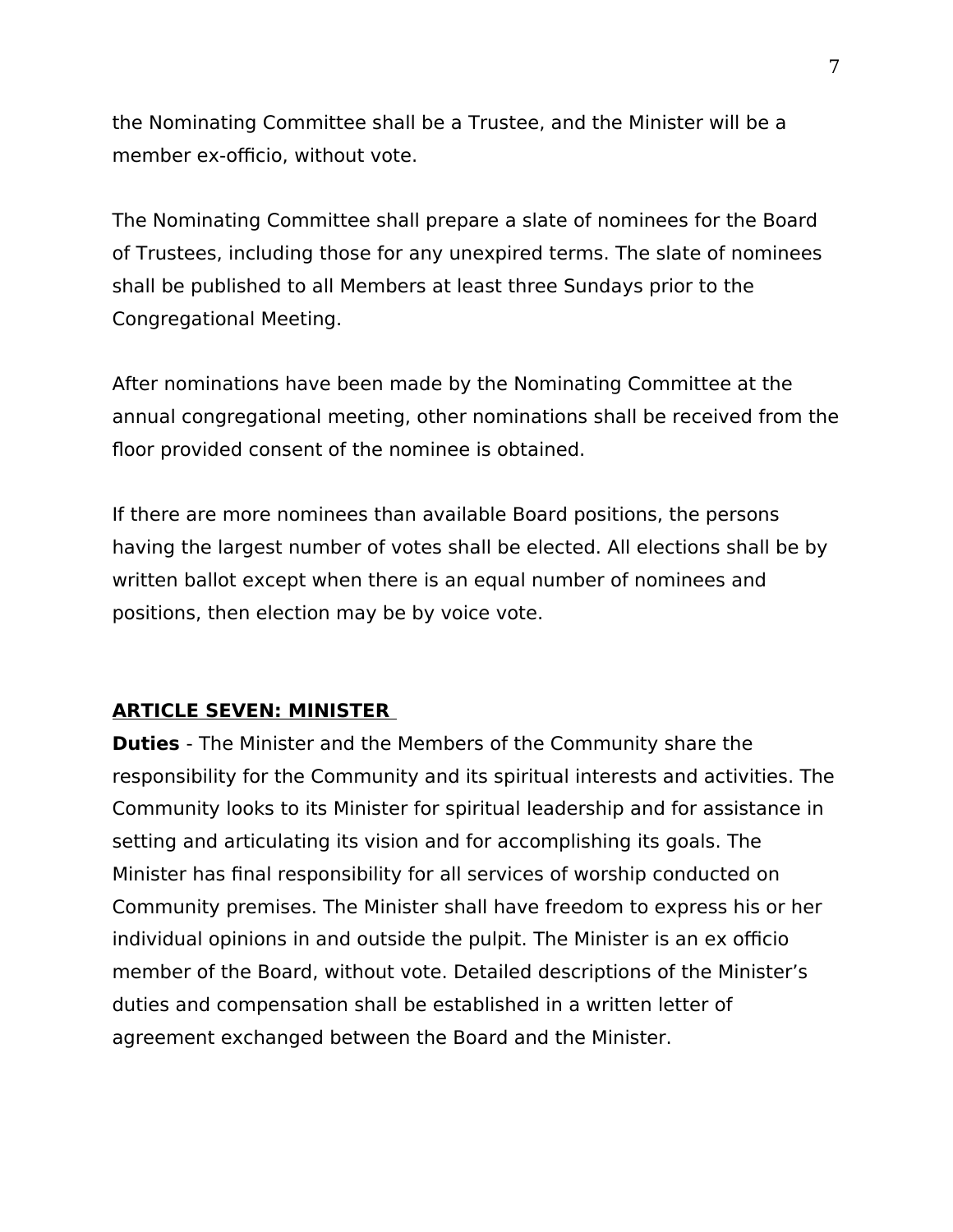**Search Committee** – The Board shall establish a Search Committee of seven to nine Members of whom at least one but no more than three are members of the current Board. The objective of the Search Committee shall be to review applicants for Minister and present a candidate to the congregation.

**Selection or Termination of a Minister** – A Minister shall be selected or terminated by a 75% vote of Members at a congregational meeting called for that purpose. 40% of the Membership shall constitute a quorum at a meeting for that purpose.

# **ARTICLE EIGHT: AMENDMENTS**

These bylaws, insofar as allowed by law, may be amended or replaced at any Congregational Meeting by a 75% vote of Members. 40% of the Membership shall constitute a quorum at a meeting for that purpose.

# **ARTICLE NINE: PROPERTY AND ASSETS**

**Real Estate -** Real estate owned by the Community, any part thereof, or any interest therein, shall not be sold, long-term leased, mortgaged, or in any way conveyed, or encumbered, unless such sale, long-term lease, mortgage, conveyance or encumbrance has first been approved by at least three members of the Board of Trustees and then also by a two-thirds majority of those Members present and voting at a duly constituted Congregational Meeting.

**Dissolutions** – Should this Community cease to function and its membership votes to disband and dissolve the corporation, any assets of the Community shall be assigned to the Unitarian Universalist Association or its successor to be used for the extension of Unitarian Universalism in Cincinnati or nearby.